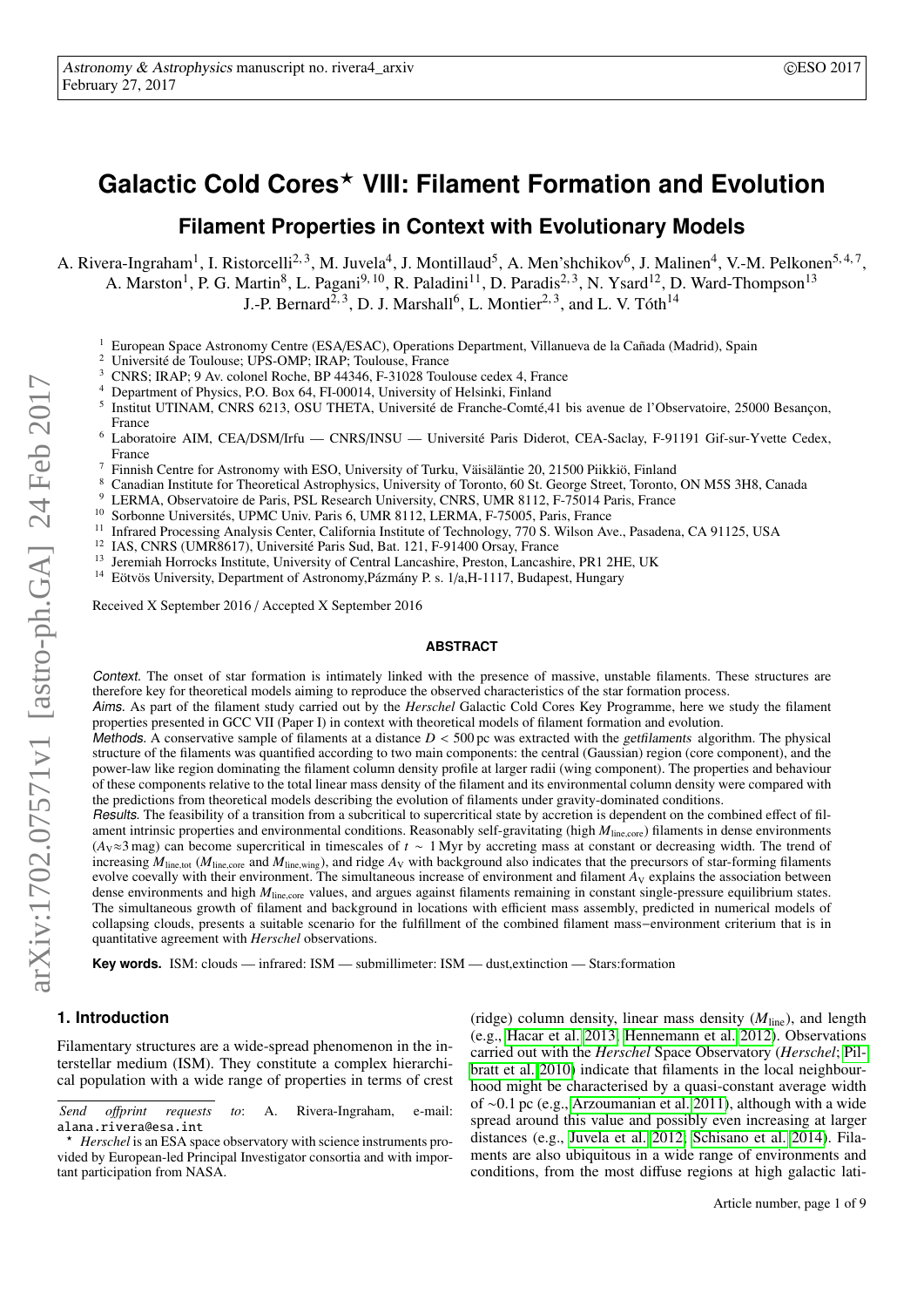tudes (e.g., [Miville-Deschênes et al. 2010\)](#page-8-6) to the active highmass star forming complexes (e.g., [Hennemann et al. 2012\)](#page-8-1).

Despite their diversity, the observed tendency of prestellar cores and young stellar objects (YSOs) to be associated with the densest and most massive of these filaments (supercritical: *M*<sub>line</sub>>*M*<sub>crit</sub>, where *M*<sub>crit</sub>= 2*c*<sup>2</sup><sub>s</sub>/*G*∼16.5 *M*<sub>o</sub> pc<sup>-1</sup> for a dust tem-<br>perature of *T* ≈ 10 K· e σ Inutsuka & Miyama 1992· André perature of  $T \approx 10$  K; e.g., [Inutsuka & Miyama 1992;](#page-8-7) [André](#page-8-8) [et al. 2010\)](#page-8-8) has made them a critical component that needs to be accurately constrained for the development of viable observational and theoretical models of star formation. Processes such as global cloud collapse (e.g., [Peretto et al. 2013\)](#page-8-9), convergence of large scale flows (e.g., [Schneider et al. 2010\)](#page-8-10), or cloud-cloud collisions (e.g., [Duarte-Cabral et al. 2011\)](#page-8-11) are just examples of the various scenarios invoked to account for the presence of filaments in star-forming regions.

In [Rivera-Ingraham et al.](#page-8-12) [\(2016\)](#page-8-12) (Paper I hereafter), the data acquired by the *Herschel* Galactic Cold Cores Key Programme (GCC; P.I: M. Juvela; [Juvela et al. 2012\)](#page-8-4) was used to extract a sample of filaments for Galactic fields located at  $D \leq 500$  pc. This study complemented the work presented in [Juvela et al.](#page-8-4) [\(2012\)](#page-8-4), and aimed to provide a robust characterisation of the physical properties of the filament population under different environmental conditions. The goal of this work is to apply and interpret the results derived in Paper I in context with the predictions from gravity-dominated models of star formation. Comparison between the observed filament properties and predictions from such models will lead to a better understanding of the processes and conditions needed for the formation of starforming filaments in (gravity-driven) scenarios. The role of external events in filament formation such as external feedback and collisions are the subject of ongoing work and will be published in an upcoming study.

This work is organised according to the following structure: In Sect. [2](#page-1-0) and Sect. [3](#page-1-1) we provide a brief summary of the datasets and methods used in Paper I to identify and characterise the filament sample. The key properties extracted from the filament catalog are included in Sect. [4.](#page-1-2) These results are analysed and discussed in Sect. [5](#page-2-0) in order to constrain the formation process of star-forming supercritical according to accretion-based models. Our conclusions are listed in Sect. [6.](#page-7-0)

## <span id="page-1-0"></span>**2. Herschel Maps & Data Processing**

The *Herschel* maps with filament detections and used as a base in Paper I constitute a subsample of 38 fields out of the 116 regions observed by the GCC Programme (see [Juvela et al. 2012](#page-8-4) and [Montillaud et al. 2015](#page-8-13) for a detailed description of the processing and map properties).

The SPIRE  $(250 \,\mu\text{m}, 350 \,\mu\text{m}, \text{and } 500 \,\mu\text{m}; \text{Griffin et al.})$  $(250 \,\mu\text{m}, 350 \,\mu\text{m}, \text{and } 500 \,\mu\text{m}; \text{Griffin et al.})$  $(250 \,\mu\text{m}, 350 \,\mu\text{m}, \text{and } 500 \,\mu\text{m}; \text{Griffin et al.})$ [2010\)](#page-8-14) and PACS  $160 \mu m$  maps [\(Poglitsch et al. 2010\)](#page-8-15) were processed with the Herschel Interactive Processing Environ-ment (HIPE<sup>[1](#page-1-3)</sup>) v.10.0 and the Scanamorphos package version 20 [\(Roussel 2013\)](#page-8-16), respectively.

Column density and temperature maps were produced from the colour and offset corrected SPIRE brightness maps convolved to a common resolution of 40". The pixel-by-pixel fitting of spectral energy distributions (SEDs) was carried out assuming a dust opacity of 0.1 cm<sup>2</sup> g<sup>-1</sup> at 1 THz [\(Hildebrand 1983\)](#page-8-17) for a fixed dust emissivity index of  $\beta = 2$ . We assumed a mean atomic fixed dust emissivity index of  $\beta = 2$ . We assumed a mean atomic weight per molecule of  $\mu = 2.33$  for consistency with previous filament studies.

# <span id="page-1-1"></span>**3. Methodology: Detection & Characterisation of the Filament Sample**

The target structures of our analysis consisted of the most robust filamentary detections located at  $D < 500$  pc and directly linked to the formation of cores within the resolution limitations of the data (full with at half maximum:  $FWHM_{core} < 0.2 pc$ ). The process of filament extraction, selection, and analysis, are outlined below, and we refer to Paper I for a detail description of the process and techniques employed.

A preliminary catalog of filament detections in each field was obtained from the  $N_{\text{H}_2}$  maps using the *getfilaments* algorithm v1.140127 [\(Men'shchikov 2013\)](#page-8-18). This initial extraction was carried out as part of the source detection process performed with the multi- scale, multi-wavelength source extraction algorithm getsources [\(Men'shchikov et al. 2012\)](#page-8-19). During the filament detection process, getfilaments effectively identified and separated all the filamentary contribution in the map from that associated with compact sources and background/noise fluctuations, providing a set of images with 'clean' filament profiles from which physical parameters such as width, length, and intensity can be derived. The algorithm also quantified, for each filament pixel, the fraction of the total intensity associated with different spatial scales in the image. Only those filaments with significant emission in the spatial scales relevant for the formation of prestellar cores (<  $0.\overline{2}$  pc at  $D \le 500$  pc) were considered to be 'corebearing' filaments ( 'core-scale' filaments) and selected for further analysis.

Characterisation of the filament population was carried out by examining the structural and environmental properties of each filament. The average radial column density profile of each detection (including contribution from compact sources to the profile) was fitted with an idealized model of a Plummer-like [\(Whit](#page-8-20)[worth & Ward-Thompson 2001;](#page-8-20) [Nutter et al. 2008\)](#page-8-21) cylindrical filament using a non-linear least squares minimization routine. Integration of the best-fit profile yielded an estimate of the total linear mass density  $(M<sub>line, tot</sub>)$ . Following the approach used in previous studies, the filament profile was further assumed to be characterised by a Gaussian-like inner region comprising the most central and densest parts of the filament. This component was described in Paper I as the filament 'core-component', and defines the characteristic FWHM of the filament. The 'wingcomponent' is dominated by the power-law like region of the filament profile at large radii, so that the total linear mass density can be expressed as  $M_{\text{line,tot}} = M_{\text{line,core}} + M_{\text{line,wing}}$ . The mean intrinsic column density of the filament was estimated by averaging the values of the pixels associated with the filament crest. An estimate of the background level was obtained by averaging the same pixels, but with  $N_{\text{H}_2}$  values measured from the complementary background map obtained by getfilaments (getsources) during the filament extraction process.

# <span id="page-1-2"></span>**4. Results: Potential Evolutionary Trends for Accretion-based Models**

A total of 14 fields contained filaments in the local neighbourhood satisfying the intrinsic and reliability criteria established for the selection of core-bearing filaments. These filaments were classified according to the component dominating their total linear mass density (core-dominated if

<span id="page-1-3"></span><sup>&</sup>lt;sup>1</sup> HIPE is a joint development by the Herschel Science Ground Segment Consortium, consisting of ESA, the NASA Herschel Science Center, and the HIFI, PACS and SPIRE consortia.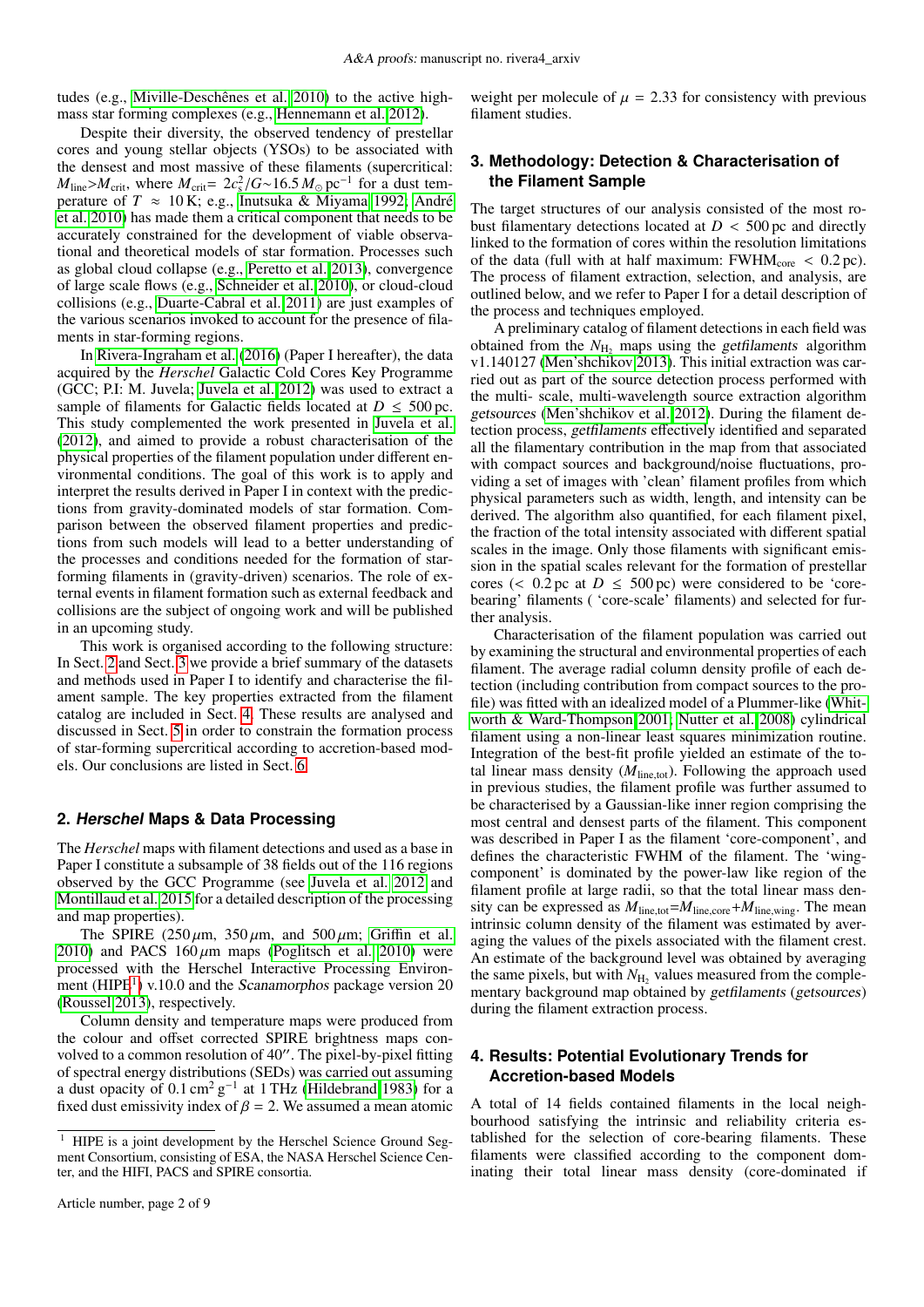|  |  |  |  |  |  |  | <b>Table 1.</b> Filament parameters of the regimes for the core-scale filament sample. |
|--|--|--|--|--|--|--|----------------------------------------------------------------------------------------|
|--|--|--|--|--|--|--|----------------------------------------------------------------------------------------|

<span id="page-2-2"></span>

| Regime                                                                                                            | $ M_{line,core}\rangle$          | $ M_{\text{line}, \text{wing}}\rangle$ | $\langle N_{\rm H} \rangle^a$ | $\langle A_V \rangle^{a,b}$ | >BKG N <sub>H</sub>           | $\langle \text{BKG} \, A_V \rangle^b$ | <b>FWHM</b>     |  |  |  |
|-------------------------------------------------------------------------------------------------------------------|----------------------------------|----------------------------------------|-------------------------------|-----------------------------|-------------------------------|---------------------------------------|-----------------|--|--|--|
|                                                                                                                   | $[M_{\odot} \,\mathrm{pc}^{-1}]$ | $[M_{\odot} \,\mathrm{pc}^{-1}]$       | $[10^{20}$ cm <sup>-2</sup> ] | [mag]                       | $[10^{20}$ cm <sup>-2</sup> ] | [mag]                                 | [pc]            |  |  |  |
| 1 ALL                                                                                                             | $2.16 \pm 0.22$                  | $2.40 \pm 0.70$                        | $8.92 \pm 0.82$               | $0.95 \pm 0.09$             | $\overline{13.77 \pm 2.05}$   | $1.46 \pm 0.22$                       | $0.11 \pm 0.01$ |  |  |  |
| 1 ALL $(HB)^c$                                                                                                    | $2.43 \pm 0.40$                  | $3.29 \pm 1.98$                        | $12.34 \pm 2.02$              | $1.31 \pm 0.21$             | $26.90 \pm 2.53$              | $2.86 \pm 0.27$                       | $0.09 \pm 0.01$ |  |  |  |
| 1 ALL $(LB)^c$                                                                                                    | $2.08 \pm 0.26$                  | $2.13 \pm 0.72$                        | $7.86 \pm 0.69$               | $0.84 \pm 0.07$             | $9.73 \pm 1.01$               | $1.04 \pm 0.11$                       | $0.11 \pm 0.01$ |  |  |  |
| 2 ALL                                                                                                             | $5.97 \pm 0.25$                  | $7.72 \pm 1.38$                        | $23.02 \pm 3.38$              | $2.45 \pm 0.36$             | $25.60 \pm 2.57$              | $2.72 \pm 0.27$                       | $0.14 \pm 0.01$ |  |  |  |
| $2$ ALL $(HB)$                                                                                                    | $5.97 \pm 0.27$                  | $6.47 \pm 2.04$                        | $28.51 \pm 5.80$              | $3.03 \pm 0.62$             | $35.35 \pm 1.48$              | $3.76 \pm 0.16$                       | $0.11 \pm 0.02$ |  |  |  |
| $2$ ALL $(LB)$                                                                                                    | $5.96 \pm 0.44$                  | $9.11 \pm 1.84$                        | $16.93 \pm 1.85$              | $1.80 \pm 0.20$             | $14.77 \pm 0.92$              | $1.57 \pm 0.10$                       | $0.18 \pm 0.02$ |  |  |  |
| $2 S B^d$                                                                                                         | $6.10 \pm 0.30$                  | $3.57 \pm 0.73$                        | $21.04 \pm 2.54$              | $2.24 \pm 0.27$             | $25.36 \pm 3.27$              | $2.70 \pm 0.35$                       | $0.15 \pm 0.02$ |  |  |  |
| 2SB(HB)                                                                                                           | $5.77 \pm 0.30$                  | $2.69 \pm 0.83$                        | $22.80 \pm 3.87$              | $2.43 \pm 0.41$             | $33.91 \pm 1.89$              | $3.61 \pm 0.20$                       | $0.13 \pm 0.02$ |  |  |  |
| $2SB$ (LB)                                                                                                        | $6.58 \pm 0.56$                  | $4.81 \pm 1.17$                        | $18.58 \pm 2.95$              | $1.98 \pm 0.31$             | $13.40 \pm 1.29$              | $1.43 \pm 0.14$                       | $0.18 \pm 0.03$ |  |  |  |
| $2 S P^d$                                                                                                         | $5.73 \pm 0.44$                  | $14.83 \pm 0.74$                       | $26.43 \pm 8.35$              | $2.81 \pm 0.89$             | $26.01 \pm 4.51$              | $2.77 \pm 0.48$                       | $0.14 \pm 0.03$ |  |  |  |
| 2 SP(HB)                                                                                                          | $6.45 \pm 0.56$                  | $15.29 \pm 1.47$                       | $41.85 \pm 16.54$             | $4.45 \pm 1.76$             | $38.71 \pm 0.32$              | $4.12 \pm 0.03$                       | $0.08 \pm 0.03$ |  |  |  |
| 2 SP(LB)                                                                                                          | $5.20 \pm 0.55$                  | $14.49 \pm 0.85$                       | $14.87 \pm 1.86$              | $1.58 \pm 0.20$             | $16.48 \pm 0.76$              | $1.75 \pm 0.08$                       | $0.18 \pm 0.03$ |  |  |  |
| 3 ALL                                                                                                             | $13.61 \pm 1.42$                 | $20.26 \pm 5.19$                       | $52.18 \pm 8.12$              | $5.55 \pm 0.86$             | $\sqrt{27.70} \pm 4.27$       | $2.95 \pm 0.45$                       | $0.12 \pm 0.01$ |  |  |  |
| $3$ ALL $(HB)$                                                                                                    | $15.14 \pm 1.57$                 | $23.64 \pm 7.28$                       | $58.16 \pm 11.03$             | $6.19 \pm 1.17$             | $32.56 \pm 4.65$              | $3.46 \pm 0.49$                       | $0.13 \pm 0.02$ |  |  |  |
| $3$ ALL $(LB)$                                                                                                    | $10.54 \pm 1.18$                 | $13.51 \pm 4.25$                       | $40.21 \pm 6.67$              | $4.28 \pm 0.71$             | $17.99 \pm 1.64$              | $1.91 \pm 0.17$                       | $0.12 \pm 0.00$ |  |  |  |
| <sup><i>a</i></sup> Average intrinsic (background-free) $N_{\text{H}_2}$ of crest and standard error on the mean. |                                  |                                        |                               |                             |                               |                                       |                 |  |  |  |

*b*  $N_{\text{H}_2}$  = 9.4 × 10<sup>20</sup> cm<sup>-2</sup>  $A_V$ /mag.

*<sup>c</sup>* HB=high-background; LB=low-background.

*<sup>d</sup>* SB=subcritical; SP=supercritical.

 $M_{line,core}/M_{line,wing}$  > 1, wing-dominated otherwise), stability (supercritical if  $M_{\text{line,tot}} \geq M_{\text{crit}}$ , subcritical otherwise), and environmental level (low-background (LB) filaments if background level below the mean of the population of  $A_V \approx 2.2$  mag, high-background (HB) if above this value<sup>[2](#page-2-1)</sup>). We used these classifications to identify not only global properties of the filament population, but also potential trends and correlations that could provide insight into the requirements, limitations, and nature of the physical processes driving filament formation and evolution.

Three major filament 'regimes' are identified (see Paper I): a core-dominated subcritical regime (Regime 1;  $M_{\text{line,core}}$ 4.2 M<sub>o</sub> pc<sup>-1</sup>), a transition regime comprising a mixture of core-<br>dominated wing-dominated subcritical and supercritical filadominated, wing-dominated, subcritical, and supercritical filaments (Regime 2; 4.2 ≤*M*<sub>line,core</sub> ≤ 8.4 *M*<sub>o</sub> pc<sup>-1</sup>), and a regime exclusively associated with supercritical filaments (Regime 3: exclusively associated with supercritical filaments (Regime 3;  $M_{\text{line,core}} > 8.4 M_{\odot} \text{ pc}^{-1}$ ). These regimes, initially selected according to their  $M_{\text{line,core}}$  show distinct average structural propercording to their  $M_{\text{line,core}}$ , show distinct average structural properties  $(M<sub>line,tot</sub>)$ , crest  $N<sub>H<sub>2</sub></sub>$ ) and environment. This can be clearly ob-<br>served in the global mean properties of each regime highlighted served in the global mean properties of each regime highlighted in Paper I (Tables 3 and 4), and in more detail in Table [1](#page-2-2) of this work.

Filament growth and mass assembly via accretion, as predicted by theoretical models and observational studies (e.g., [Schisano et al. 2014\)](#page-8-5), would be characterised by an increase in  $M<sub>line tot</sub>$  with time. Just based on the average global characteristics of the different regimes we were able to conclude in Paper I that both components ( $M_{\text{line,core}}$  and  $M_{\text{line,wing}}$ ) appear to increase with increasing  $M_{\text{line,tot}}$  (i.e., with time), with the wing component dominating over the core component at high  $M_{\text{line,tot}}$  (late stages) of evolution. We were also able to infer that the most massive filament components are primarily associated with the densest environments. Our results clearly indicated that local external conditions must play a fundamental role in filament evolution.

Table [1](#page-2-2) provides a detailed list of the average properties of the different filament groups (classified according to stability and background  $N_{\text{H}_2}$  level) within each of the three regimes.

The potential changes in filament structure as a function of time  $(M<sub>line tot</sub>)$  and environment quantified in this Table are visually illustrated in Fig. [1.](#page-3-0)

In a transition from an overall subcritical to supercritical regime, filaments are characterised by an increase in central ridge column density (e.g., Fig. [1c\)](#page-3-1). This would be a natural outcome for structures undergoing collapse and substructure growth via gravitational forces, especially in dense environments where such processes would be more significant due to the availability of material. Our results also indicate a roughly constant or possibly moderate decrease in filament width with time for HB filaments (Fig. [1a\)](#page-3-2), and an increase for LB filaments (Fig. [1b\)](#page-3-3). These figures indicate that if there are indeed changes in width during filament evolution from a subcritical to supercritical regime, the small variations associated with such changes would explain the apparently constant value of this quantity for filaments in radically different environments and star-forming states (e.g., [André](#page-8-8) [et al. 2010\)](#page-8-8). It would also support accretion as a major process in filament formation and evolution, as the presence of filaments with characteristic widths of  $\sim$  0.1 pc have been theorised to be the result, at least in part, of accretion effects (e.g., accretiondriven turbulence and ion-neutral friction; [Hennebelle & André](#page-8-23) [2013\)](#page-8-23).

# <span id="page-2-0"></span>**5. Discussion: Filament Evolution under Gravitationally-Dominated Conditions**

Accretion is necessary for filament growth and, therefore, a key factor in any evolutionary model of filaments in the ISM. Indeed, accretion is predicted to play a crucial, if not dominant, role in any scenario of filament evolution. Theoretical modelling of gravitational infall onto molecular filaments carried out by [Heitsch](#page-8-24) [\(2013\)](#page-8-24) indicates that accretion cannot be prevented even in the presence of magnetic fields or turbulence. With timescales shorter than those of ambipolar and turbulent diffusion [\(Heitsch](#page-8-25) [& Hartmann 2014\)](#page-8-25) accretion is one of the most likely candidates for driving the prestellar core and star formation process.

<span id="page-2-1"></span><sup>&</sup>lt;sup>2</sup>  $N_{\text{H}_2}$  = 9.4 × 10<sup>20</sup> cm<sup>-2</sup>  $A_V$ /mag; [Bohlin et al.](#page-8-22) [\(1978\)](#page-8-22)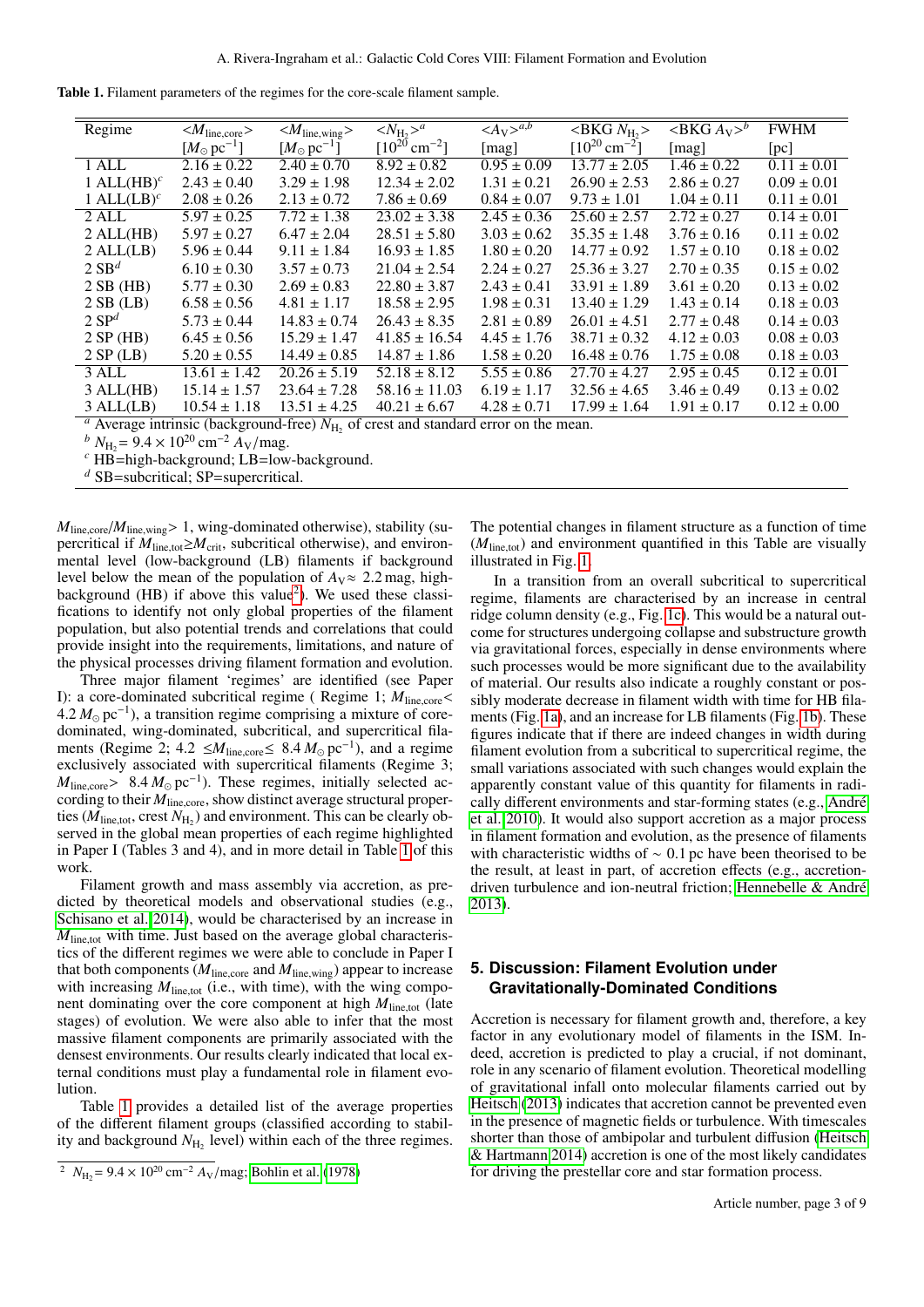<span id="page-3-3"></span><span id="page-3-2"></span><span id="page-3-1"></span>

<span id="page-3-0"></span>Fig. 1. Filament characteristic intrinsic total linear mass density ( $M<sub>line, tot</sub>$ ) as a function of FWHM for HBs (filled red/magenta symbols; [a]) and LBs (filled blue/green symbols [b]) of the core-scale filament sample. Panel (c) shows the *A*<sub>V</sub>-FWHM distribution for HBs. As reference, black crosses in Figs. [1a](#page-3-2) and [1b](#page-3-3) mark the position of filaments in low-backgrounds and high-backgrounds, respectively. Panel (d) is the same as (a) and (b), but with uncertainties included as reference. The red arrow indicates the evolutionary direction at constant <sup>∼</sup> <sup>0</sup>.1 pc width (e.g., Arzoumanian et al. 2011; 2013). The green arrow indicates an alternative evolutionary path leading to filaments with the same final properties and conveying similar changes as the original model, but allowing for a (conservative) change in filament width (see text). Separation according to the relative contribution of core/wing components to the filament *<sup>M</sup>*line,tot is marked as follows: Core-dominated (blue/magenta for LBs and HBs, respectively), and wing-dominated (green/red).

Evidence of mass assembly by accretion from the local environment has been readily observed for filaments associated with low and high-mass star formation alike (e.g., [Hennemann et al.](#page-8-1) [2012;](#page-8-1) [Palmeirim et al. 2013\)](#page-8-26). In the evolutionary model proposed in [Arzoumanian et al.](#page-8-3) [\(2011,](#page-8-3) [2013\)](#page-8-27), accreting and collapsing supercritical self-gravitating filaments would increase their linear mass density while keeping a constant filament width (<sup>∼</sup> <sup>0</sup>.1 pc). An increase in linear mass density by accretion for filaments associated with the prestellar and protostellar stages of star formation was also suggested in the work by [Schisano et al.](#page-8-5) [\(2014\)](#page-8-5) and has been observed in numerical simulations. Filaments are a general intrinsic feature of molecular clouds [\(Smith](#page-8-28) [et al. 2016\)](#page-8-28), therefore influenced by the evolution of their large scale environment. Extensive periods of accretion are predicted to arise due to global cloud collapse (e.g., [Gómez & Vázquez-](#page-8-29)[Semadeni 2014;](#page-8-29) [Smith et al. 2014\)](#page-8-30), and the transition to a supercritical regime is an expected outcome in those regions in which the converging collapse leads to enhanced gathering of mass [\(Heitsch et al. 2009,](#page-8-31) [Smith et al. 2016\)](#page-8-28). According to simple linear mass density stability criteria, subcritical filaments are defined as gravitationally unbound and stable against collapse, therefore most likely prone to dispersion before undergoing significant star formation. It is, however, still not observationally constrained how and under what conditions subcritical filaments evolve by accretion into an unstable supercritical regime, and how these observations fit in the proposed theoretical scenarios.

Based on their linear mass density and central crest column density, the GCC filaments comprise a key population in the intermediate region between the subcritical and supercritical states. These filaments also provide a statistically significant sample in a range of environments (e.g., Table [1\)](#page-2-2). Our observations can therefore be used to constrain a possible transition process between the two states, as well as the role of gravity and local environment in the formation, evolution, and ultimate fate of filaments in the ISM.

# 5.1. Assumptions for a Subcritical-Supercritical Transition Process via Accretion

Several scenarios have been invoked that can explain the ubiquitous presence of filaments in the ISM. These are, for instance, the resulting structures caused by large-scale gravitational collapse of clouds formed by colliding flows or streams in the ISM (e.g., [Burkert & Hartmann 2004\)](#page-8-32), with initial density substructure determined by turbulence and by thermal and dynamical instabilities (e.g., [Heitsch et al. 2008b\)](#page-8-33), and with growth aided by dynamical as well as gravitational focussing. Indeed, filaments are predicted to appear as a natural consequence of the cloud formation process (e.g., [Heitsch et al. 2009\)](#page-8-31). Based on these and similar models, filament formation and evolution constitute a continuous process of which our *Herschel* observations are nothing more than snapshots in time. By definition, our observational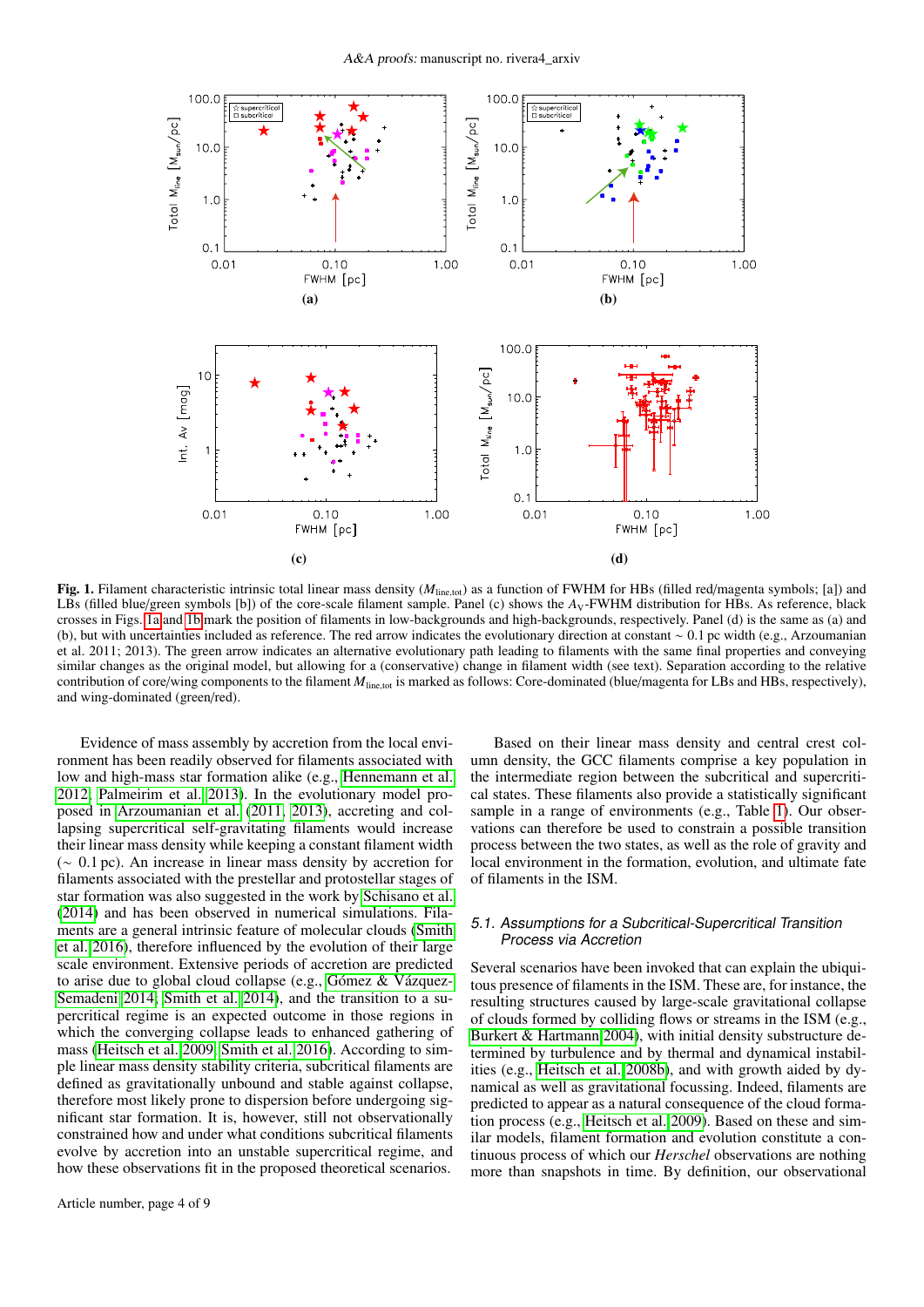sample comprises a set of structures with a well developed filamentary morphology. In consequence, each of the three filament Regimes (Table [1\)](#page-2-2) is expected to contain filaments in different states of evolution. The use of of this sample to constrain filament evolution is based on the following key results and assumptions:

1. *The filament population is dominated by structures with column densities high enough for gravity to dominate* (based on  $N_{\text{H}_2}$  estimates from e.g., [Hartmann et al. 2001\)](#page-8-34).

The *Herschel* continuum datasets can therefore be used to broadly separate the filament sample according to their early or late evolutionary state, assuming that the general trends observed with increasing *<sup>M</sup>*line,tot for the various filament parameters (Paper I) are driven by accretion and inflow of material.

2. *A supercritical filament in one Regime evolves from a subcritical filament by increasing its M*line,tot *at the same time as its M*<sub>line,core*, M*<sub>line,wing*, and ridge N*<sub>H<sub>2</sub>. These trends were observed and described in Paper I</sub></sub></sub> observed and described in Paper I.

Numerical simulations (e.g., [Burkert & Hartmann 2004;](#page-8-32) [Hartmann & Burkert 2007;](#page-8-35) [Heitsch et al. 2008a;](#page-8-36) [Vázquez-](#page-8-37)[Semadeni et al. 2009;](#page-8-37) [Smith et al. 2014;](#page-8-30) [Gómez & Vázquez-](#page-8-29)[Semadeni 2014\)](#page-8-29) as well as observational results (e.g., [Schneider et al. 2010\)](#page-8-10) support the long-range effects of gravity and therefore the potentially extensive reservoir of material that can, in principle, be available for accretion. For mean infall velocities of  $v \sim 0.8 \text{ km s}^{-1}$  (e.g., [Heitsch et al.](#page-8-31) 2009) accretion of material during the predicted timescale [2009\)](#page-8-31) accretion of material during the predicted timescale for prestellar core formation and collapse can in principle occur from regions located at <sup>&</sup>gt;<sup>∼</sup> 1 pc from the filaments. The possibility of the environment evolving as the filament accretes implies that the precursor of a star-forming filament could be associated not only with a less massive structure, but also with a less dense background. This scenario is accounted for in our analysis by allowing filaments to evolve from a similar or more diffuse environment than that of the target supercritical structure.

3. *The wing filament component dominates at a late stage of evolution*.

Our results from Paper I indicate that in a transition from subcritical to supercritical state a filament increases its *<sup>M</sup>*line,core and *<sup>M</sup>*line,wing. This simultaneous growth could be compatible with that predicted for other type of structures within clouds (e.g., cores; [Naranjo-Romero et al. 2015\)](#page-8-38). Filaments with the highest  $M_{\text{line,tot}}$  have the most massive components *and* are also predominantly wing-dominated. A potential precursor of a star-forming filament is therefore required to be core-dominated and with both  $M_{\text{line,core}}$  and *<sup>M</sup>*line,wing lower than that of the target wing-dominated supercritical filament. While the actual behaviour of the filament components with time requires an extensive analysis and modelling of filament properties under a range of conditions, our choice is justified based on the general trends of the filaments population observed in Paper I and the individual properties of each Regime (e.g., Table [1\)](#page-2-2). In Regime 2, all supercritical filaments are wing-dominated and ∼ 85% of the subcritical population is core-dominated. Only 2 out of the 6 supercritical filaments in Regime 3 are core-dominated.

4. *Mechanisms capable of providing internal support, such as turbulence or magnetic fields, do not dominate filament evolution of the global filament population.*

Turbulence, for instance, is predicted to be highly linked to accretion and collapse (e.g., [Burkert & Hartmann 2004\)](#page-8-32), but these processes should still not be able to prevent accretion. Numerical models clearly indicate that molecular clouds are dynamically evolving and contracting gravitationally despite the presence of magnetic fields [\(Ibáñez-Mejía](#page-8-39) [et al. 2016\)](#page-8-39). The same process of large scale global collapse drives the evolution of the internal substructure of the cloud (filament, clump), therefore gravity and mass inflow become the principal and dominant mechanisms determining changes in filamentary properties as a function of time. Observational evidence supporting the driving role of gravity is found in the shape of the observed column density probability density functions of star-forming clouds, characterised by a power-law tail at the column densities typically associated with filamentary material and star-formation (e.g., [Ballesteros-Paredes et al. 2011\)](#page-8-40).

By means of the above assumptions it is possible to quantify the changes associated with a transition from subcritical to supercritical state, if the filament was required to form new stars by accretion under the conditions predicted by observational and theoretical studies.

## 5.2. Formation and Evolution of Star-Forming Filaments

#### 5.2.1. The "preferred" conditions of supercritical filaments

Supercritical (massive) filaments are found in Regime 2 (4.<sup>2</sup> <sup>≤</sup>*M*line,core<sup>≤</sup> <sup>8</sup>.<sup>4</sup> *<sup>M</sup>* pc<sup>−</sup><sup>1</sup> ) and Regime 3 (*M*line,core<sup>&</sup>gt; 8.4 M<sub>o</sub> pc<sup>-1</sup>), each associated with a different mean environmental column density level and filament properties (e.g. Table 1: tal column density level and filament properties (e.g., Table [1;](#page-2-2) Fig. 9 of Paper I). Figure [2](#page-5-0) summarises the mean filament width (FWHM) and central ridge column density (here expressed as  $A_V$ ) of supercritical filaments in each of the two regimes. As a reference, Fig. [2](#page-5-0) also includes the predicted FWHM−*A*<sub>V</sub> equilibrium model for self-gravitating, accreting, pressure-confined filaments from [Fischera & Martin](#page-8-41) [\(2012\)](#page-8-41). The theoretical curve in Fig. [2a](#page-5-1) corresponds to the default pressure used by these authors in Fig.10 of their work, which corresponds to an environment  $A_V$  of  $\approx$ 2.8 mag as estimated with Eq. A1 of [Fischera & Mar](#page-8-41)[tin](#page-8-41) [\(2012\)](#page-8-41). Changes on the model curve attributed to variations in external pressure (cloud environment) have been highlighted Fig. [2b.](#page-5-2)

The supercritical population is most dominant in Regime 3, which points towards two main requirements characterising the realm of supercritical filaments. A filament will grow, collapse, and form protostellar objects when it is associated with:

- a moderately self-gravitating configuration with a core component already relatively close to supercritical state (e.g., a critical value for the filament ridge of *<sup>A</sup>*V<sup>∼</sup> <sup>5</sup>.5 mag (background-subtracted), or  $M_{line,core} \gtrsim M_{crit}/2$  (Paper I); in agreement with previous studies, e.g., [Fischera & Martin](#page-8-41) [2012\)](#page-8-41), and
- relatively dense environment (*A*<sup>V</sup> <sup>&</sup>gt;<sup>∼</sup> 3 mag; Table [1\)](#page-2-2).

Both criteria establish tight observational constraints for modelling the formation of supercritical filaments in simulations.

Interestingly, the two critical column density values (filament and environment) add to a total extinction value similar to the proposed threshold for star formation of *A*V∼ 8 mag (e.g., [An](#page-8-8)[dré et al. 2010,](#page-8-8) [2014\)](#page-8-42), which further supports a transition from subcritical to supercritical state linked to a very specific combination of filament and environmental properties. The most obvious effect arising from the fulfilment of both criteria would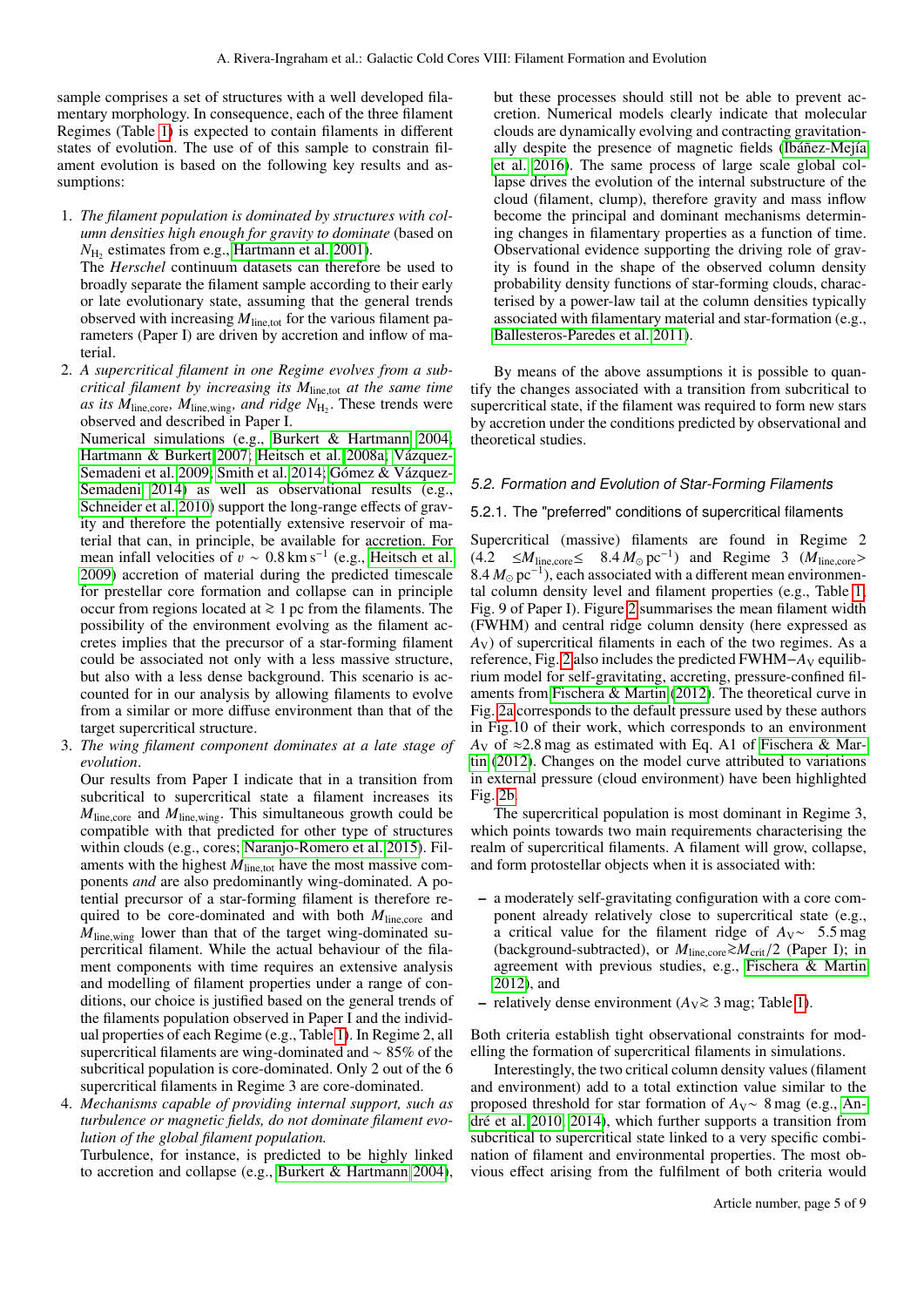<span id="page-5-2"></span><span id="page-5-1"></span>

<span id="page-5-0"></span>Fig. 2. Panel [a]: Mean filament FWHM as a function of central intrinsic (crest, background-subtracted) filament  $A_V$ . Black solid curve is the model for isothermal pressure-confined filaments from [Fischera &](#page-8-41) [Martin](#page-8-41) [\(2012\)](#page-8-41) for an external pressure  $p_{ext}/k=2\times10^4$  K cm<sup>-3</sup>, i.e., environment  $A_V \approx 2.8$  mag for  $\mu = 2.33$ . Blue and red symbols represent the average change of filament width and crest  $A_V$  for the transition from a core-dominated subcritical state (SB) to a wing-dominated supercritical one (SP). The average background for each filament group  $(A_V$  (Env.); right axis), derived from the background maps provided by getsources (Section [3\)](#page-1-1) is indicated with a black symbol at the characteristic crest  $A_V$  of the group. The clear increase in environment column density with regime (crest  $A_V$ ) is highlighted with a green arrow. Vertical dashed lines mark the approximate boundaries of Regime 2 and Regime 3 for a filament with FWHM≈ 0.13 pc. Boundaries would shift to lower  $A_V$  for larger FWHM. Error bars are the standard error on the mean for each type of filament. Panel [b]: Same as Panel [a], but highlighting the theoretical curves corresponding to the average background of each group. Models were derived using the equations included in [Fischera & Martin](#page-8-41)  $(2012)$ .

be associated enhanced accretion due to the significant gravitational potential of the system and the local availability of material. The shorter build-up timescales for massive systems in dense environments (e.g., [Kirk et al. 2015\)](#page-8-43) would also allow the subcritical-supercritical transition to occur while fragmentation and star formation develop ( $t \leq 1$  Myr). This scenario is consistent with the findings from [Van Loo et al.](#page-8-44) [\(2014\)](#page-8-44) and [Schisano](#page-8-5) [et al.](#page-8-5) [\(2014\)](#page-8-5), who suggest that filaments initiate fragmentation while still in the formation stage. Considering short fragmenta-

tion timescales relative to accretion (e.g., [Heitsch 2013\)](#page-8-24), a subcritical filament with *<sup>M</sup>*line,core<sup>∼</sup> <sup>8</sup>.<sup>5</sup> *<sup>M</sup>* pc−<sup>1</sup> (maximum *<sup>M</sup>*line,core for any subcritical filament; Paper I) would quickly fragment and reach supercritical level in  $\sim 10^5 - 10^6$  yr for accretion rates of  $10^{-4}$  –  $10^{-5} M_{\odot}$  pc<sup>-1</sup> yr<sup>-1</sup> (e.g., [Schisano et al. 2014;](#page-8-5) [Palmeirim et al. 2013\)](#page-8-26). Taking into account the estimated lifetimes of prestellar cores ( $\sim 10^6$  yr, e.g., [André et al. 2014\)](#page-8-42), our results are therefore consistent with prestellar substructure forming when filaments reach a significantly self-gravitating stage at  $M_{\text{line,core}}$  level. This substructure would then evolve as the filament continues assembling its mass beyond supercritical threshold, ultimately leading to the presence of accreting supercritical filaments associated with protostars and already active star-formation (in agreement with results from e.g., [Toalá et al.](#page-8-45) [2012\)](#page-8-45).

## 5.2.2. The path towards supercriticality

Identification of the precursors of the supercritical filaments and their most probable evolutionary sequence depends on the assumed filament lifetime and the evolution of the filament with its environment. In Fig. [2](#page-5-0) we have highlighted the location of subcritical filaments in Regime 1 and Regime 2 that satisfy the criteria and our established assumptions for being potential precursors of supercritical filaments. The position of subcritical filaments in Regime 1 (R1) in the figure corresponds to the mean *A*V−FWHM properties of filaments in this regime that have  $M_{\text{line,core}}$ ,  $M_{\text{line,wing}}$ , ridge  $A_V$ , and environment  $A_V$  lower than supercritical wing-dominated filaments in Regimes 2 (R2) and 3 (R3) (marked with star symbols in the diagram). Similarly, the point signalling the location of subcritical filaments in R2 traces the mean *A*<sub>V</sub>−FWHM properties of the core-dominated subcritical structures with linear mass densities and environmental column density below that of the wing-dominated supercritical filaments in R3.

- Filaments in Regime 1 are associated predominantly with the most diffuse (*A*<sub>V</sub>∼ 1.5 mag) environments and low central column densities barely at, or below, those required for reasonable self-gravitating structures (Table [1\)](#page-2-2). They are also associated with the narrowest widths, which is consistent with the predictions from the (magneto) hydrodynamical theoretical models of [Hennebelle](#page-8-46) [\(2013\)](#page-8-46).
- Subcritical filaments in Regime 2 (environmental *A*V∼ <sup>2</sup>.5 mag) approach the turnover point of the FWHM-*A*<sup>V</sup> curve in Fig. [2.](#page-5-0) Filaments in these denser environments are systematically associated with higher core and wing linear mass densities (Paper I) and are therefore reasonably selfgravitating structures.

Under our main assumption of filament evolving by accretion (*M*line,tot increasing with time; e.g., Fig. [1a\)](#page-3-2), the properties of filaments in the different regimes highlighted in Fig. [2](#page-5-0) are strongly suggestive of a filament-environment co-evolutionary scenario. Filament growth, inferred by the increase in  $M_{\text{line,core}}$ ,  $M_{\text{line,wing}}$ , and ridge  $A_V$  from Regime 1 to Regime 3, appears to be intimately associated with an increase in environmental *A*V, although the later changing by a smaller degree:  $line,core$  and ridge <*A*<sub>V</sub>> change by a factor of ~6, <*M*<sub>line,wing</sub>> by ~8.5, and the environmental column density increases just by a factor of  $~2$  (Table [1\)](#page-2-2).

[Kirk et al.](#page-8-43) [\(2015\)](#page-8-43) reported a good agreement between 'starforming' filaments (profiles) and the models from [Fischera &](#page-8-41) [Martin](#page-8-41) [\(2012\)](#page-8-41). The also apparently good agreement of the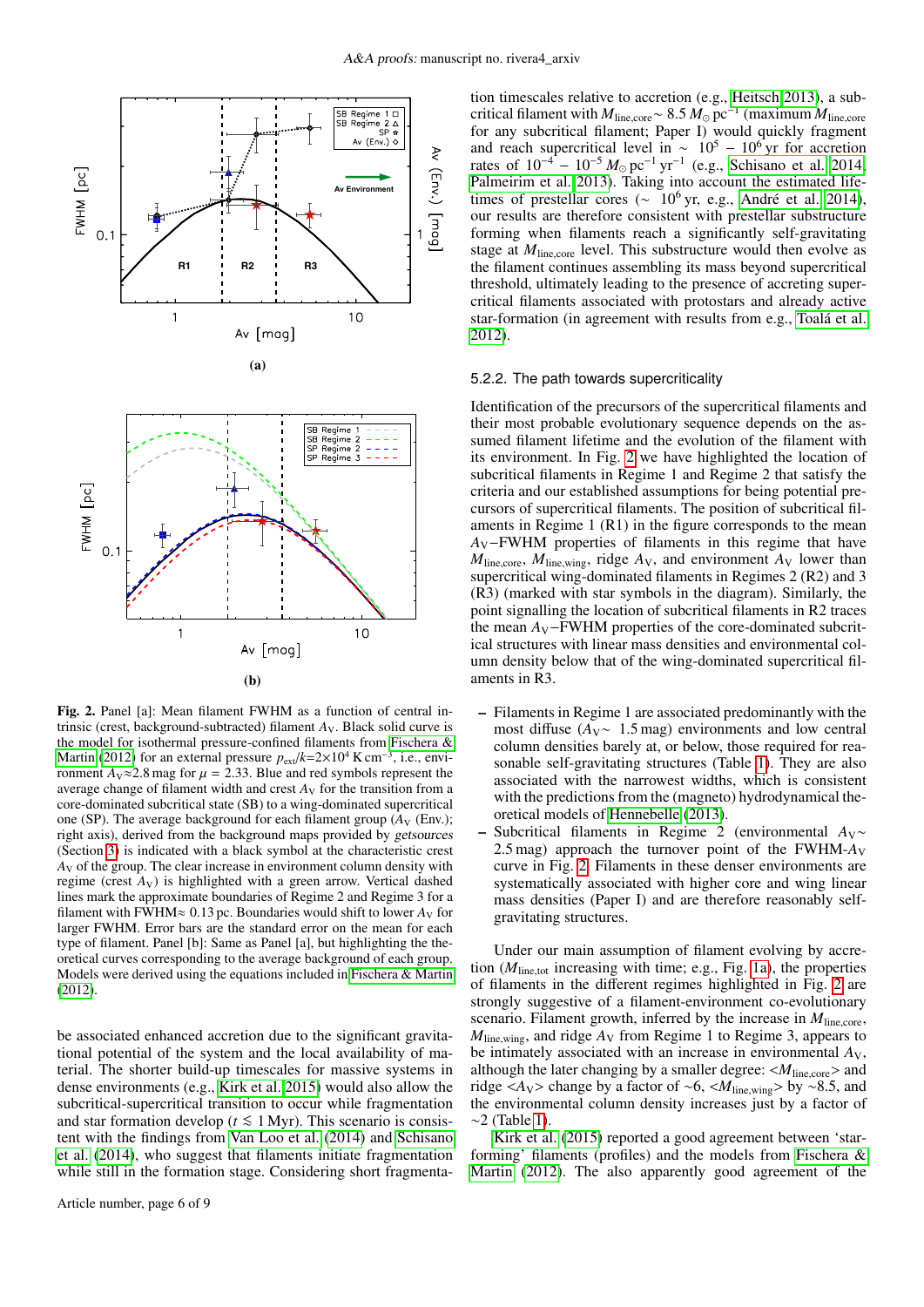pressure-confined equilibrium model shown in Fig. [2a](#page-5-1) with the supercritical filaments in this work (particularly in Regime 2) can be explained due to the environment  $A_V$  of these filaments being relatively similar to that used for that particular model curve  $(A_V \approx 2.8 \text{ mag}, c.f., \langle A_V \rangle = 2.7 - 2.9 \text{ mag}$  for Regimes 2 and 3, respectively). We note that such dense environments appear to be typical of clouds with active star formation (e.g., [Rivera-](#page-8-47)[Ingraham et al. 2015\)](#page-8-47). Subcritical filaments, on the other hand, are associated with a much lower environment  $A_V$ , which could explain their differences with respect to the equilibrium curve in Fig. [2a.](#page-5-1) We observe, however, that their properties still differ from those expected for equilibrium, pressure-confined filaments in their same diffuse environments (Fig. [2b;](#page-5-2) grey and green curves). Their widths would be consistent with a much higher external pressure than the one predicted based on their observed environment *A*V. The observed discrepancy can arise due to multiple factors: different environmental temperature and chemical composition in diffuse media, inclination effects, or different mechanisms leading to out-of-equilibrium filamentary structures in diffuse environments (e.g., stellar feedback, magnetic fields, turbulence). Indeed, the local structure of many filaments in diffuse regions in the GCC sample appear to be intrinsically associated with triggered regions, such as swept-up structures and cometary globules. Furthermore, the approxima-tion used by [Fischera & Martin](#page-8-41) [\(2012\)](#page-8-41) to derive  $p_{ext}/k$  based on environment  $A_V$  assumes relatively dense, self-gravitating, and predominantly molecular clouds resembling pressure-confined isothermal spheres, which is an unrealistic approximation for the most diffuse fields in the GCC associated with subcritical filaments. The location and strong influence of external events on diffuse filaments therefore argue against the presence of a dominant population in equilibrium state in low density media, with the non self-gravitating population ultimately dispersing with time without undergoing star-formation (Fig. [1b\)](#page-3-3).

Despite the observed similarities with Regime 2 and, to some extent, Regime 3, the assumption of an equilibrium state for these structures is also questionable. First, structures exist with linear mass density above the critical value for equilibrium (Eq. 4; in [Fischera & Martin 2012\)](#page-8-41), and filaments resolved by *Herschel* have been frequently observed to be composed of bundles of smaller scale velocity-coherent filaments (e.g., [Hacar et al.](#page-8-0) [2013\)](#page-8-0). Second, while equilibrium cases can well exist in non (or slowly) evolving environments (e.g., arising from turbulent dissipation in the diffuse ISM; e.g., [Tafalla & Hacar 2015\)](#page-8-48), such stationary models would fail to predict a potential evolution of the filament properties with its environment as inferred from the *Herschel* data for the formation of star-forming filaments.

Numerical evolutionary models in large scale simulations provide a suitable alternative for exploring feasible scenarios consistent with observations. Indeed, the simultaneous increase of environmental level with filament growth for the type of structures observed in our data is more reminiscent of the dynamically evolving filaments predicted to arise within clouds undergoing large-scale collapse. Numerical models that describe the different stages of evolution of such clouds (e.g., [Gómez &](#page-8-29) [Vázquez-Semadeni 2014;](#page-8-29) [Kirk et al. 2015\)](#page-8-43) show that filaments may evolve from a subcritical to a supercritical regime as a function of time. Furthermore, reported column density maps and animations seem to support a co-evolution of  $M_{line,core}$  and environment, although actual quantification of such evolutionary process has not been reported, to our knowledge. Some subcritical filaments in Regime 1, as well as subcritical and supercritical filaments in Regime 2, can become precursors of Regime 3 supercritical filaments if associated with regions of enhanced potential wells, i.e., benefitting from a particularly rapid and/or continuous process of mass assembly. In numerical simulations of clouds undergoing large scale collapse, massive filaments with central column densities similar to those of Regime 2 and Regime 3 are present at relatively late evolutionary stages, in the densest regions arising from the converging inflows (*t* ∼ 10 − 20 Myr, e.g., [Vázquez-Semadeni et al. 2007;](#page-8-49) [Heitsch](#page-8-50) [& Hartmann 2008;](#page-8-50) [Gómez & Vázquez-Semadeni 2014\)](#page-8-29). Once the critical filament  $M_{\text{line.core}}$  and environmental conditions are reached, star-formation and evolution progresses quickly due to the gravitational acceleration and significant mass accumulation rate associated with these conditions (e.g., [Heitsch et al. 2009\)](#page-8-31).

Filaments in Regime 2 (Fig. [2\)](#page-5-0) are associated with relatively modest star-forming potential (< $M_{\text{line,core}} \gg \approx 5.5 M_{\odot} \text{pc}^{-1}$ ; Ta-<br>ble 1) Taking into account the average  $M_{\text{line}}$  associated by de-ble [1\)](#page-2-2). Taking into account the average  $M_{\text{line}}$  associated by default with 'star-forming' filaments ( $M_{\text{crit}}$ ), Regime 2 supercritical filaments are more consistent with being overall quiescent structures, capable of just sporadic and isolated star-forming events. However, those filaments located in growing potential wells would further benefit from a more significant, continuous and large-scale mass-inflow, leading to a fast additional increase in  $M_{\text{line,tot}}$  (therefore  $M_{\text{line,core}}$  and  $M_{\text{line,wing}}$ ) and a transition to a fully supercritical star-forming state (Regime 3) in short *t* ∼ 1 Myr prestellar-protostellar transition timescales (e.g., [Heitsch & Hartmann 2008;](#page-8-50) [Schisano et al. 2014\)](#page-8-5). The lack of publicly available models fully describing the simultaneous evolution in time of  $M_{\text{line,core}}$ ,  $M_{\text{line,wing}}$ , filament crest  $A_V$ , width, and environmental  $A_V$  prevents a detailed comparison of these observations predictions with simulations. However, the numbers available from accretion-based models do support the interpretation of the *Herschel* data described in this work.

A well defined filament with central crest  $A_V$  comparable to those of subcritical filaments in Regime 2 is identified in the simulations from [Gómez & Vázquez-Semadeni](#page-8-29) [\(2014\)](#page-8-29) at e.g.,  $X, Y=2, -2$  pc and  $t = 24.4$  Myr in animation (a), Fig. 3 of that paper. Assuming a similar background as those in Regime 2 and similar dust properties in the column density calculation, this filament increases its central  $A_V$  by at least a factor of 2 by  $t = 25.5$  Myr. The resulting change in  $A_V$  is remarkably similar to that observed between supercritical filaments in Regime 2 and Regime 3, before the filament is swept into the central regions of the cloud by the large scale collapse of the cloud in the simulations. Within this same ∼ 1 Myr timescale, filaments in the simulations from [Smith et al.](#page-8-30) [\(2014\)](#page-8-30) are also observed to increase their linear mass density by a factor <sup>&</sup>gt;<sup>∼</sup> 3, at comparable filament widths (constant or moderately decreasing- Figs. [1a;](#page-3-2) [1c\)](#page-3-1), during their transition from subcritical to supercritical state. The trends observed in simulations under large scale collapse are therefore in line with our observationally-based predictions of a transition to supercritical state within Regime 2 and extending to Regime 3.

Our claim of Regime 2 and even Regime 1 subcritical filaments being possible precursors of the most massive Regime 3 supercritical filaments is equally in tune with the same numerical models. Our chosen filament in the simulations from [Gómez](#page-8-29) [& Vázquez-Semadeni](#page-8-29) [\(2014\)](#page-8-29) evolves in position and location with the inwards flow of the cloud collapse, but the filament can be traced during several Myr (animation (b)). The 'long-lived' nature of these structures and the tendency of the environment to evolve to a denser state as a function of time with the aid of gravity [\(Kirk et al. 2015\)](#page-8-43) allow for the filament-environment coevolution scenario implied in Fig. [2.](#page-5-0) The similarities of the average filament properties with those expected from an equilibrium configuration would still be compatible with evolution if such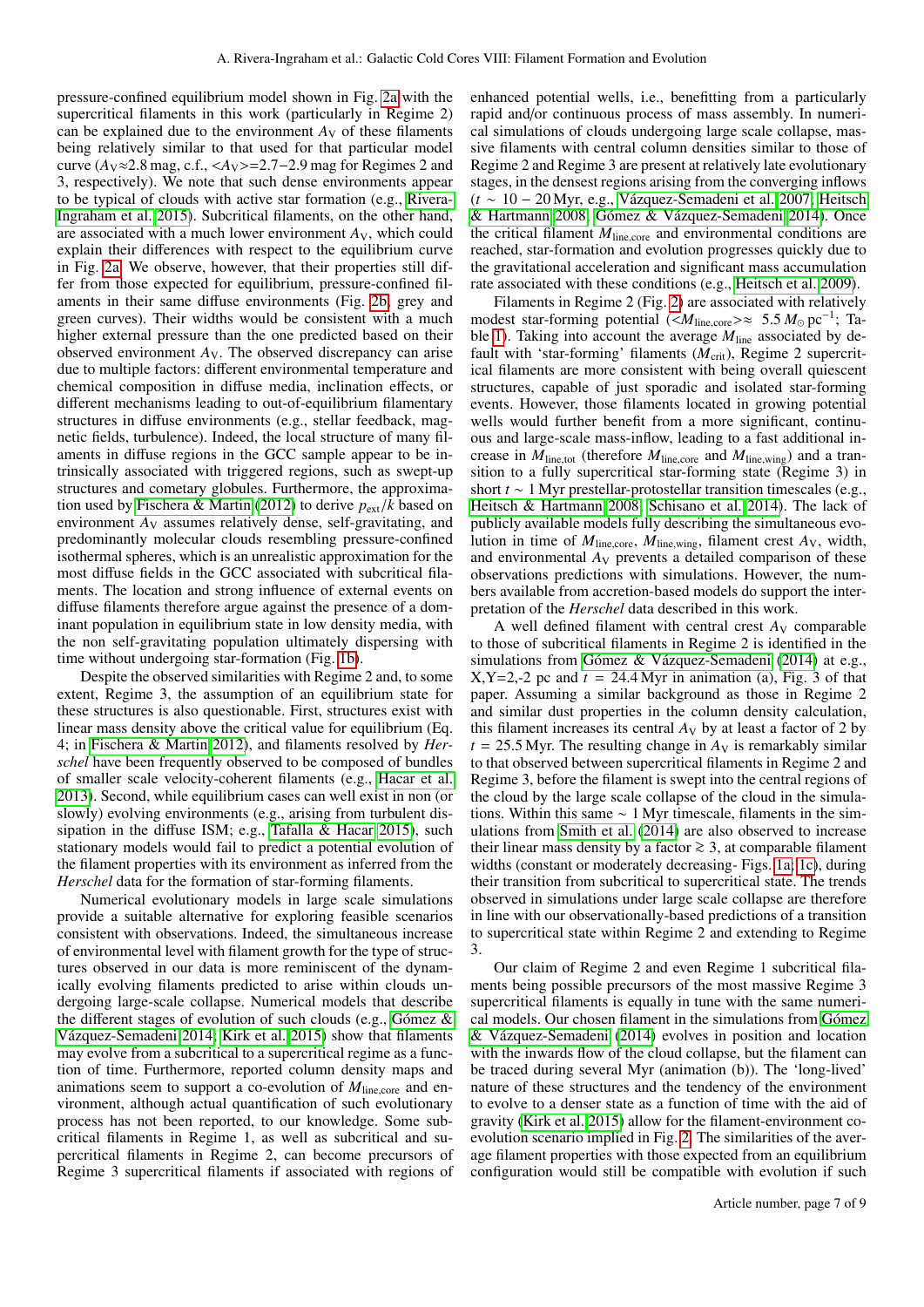configuration is established locally by the pressure balance with the evolving environment, and in timescales much shorter than that of large scale collapse of the region. This scenario would also explain the better agreement of equilibrium-based estimates with supercritical filaments at moderate densities, and the larger differences with the most diffuse (some likely dispersing) and the very dense (fast evolving) structures.

A final piece of evidence in support of the large scale gravitationally driven scenario in the formation of supercritical filaments in molecular clouds is found in the filament profile change as a function of time presented in Paper I. The tendency of filaments to develop pronounced wing components (*M*line,wing), relative to their filament cores ( $M_{\text{line,core}}$ ), as they approach supercritical state is reminiscent of the behaviour shown by collapsing cores within a collapsing cloud in the models from [Naranjo-](#page-8-38)[Romero et al.](#page-8-38) [\(2015\)](#page-8-38). A similar behaviour for the 'large-scale' (filament) component of the core is likely, due to it being an intrinsic part of the filament structure itself.

The observational model inferred by our *Herschel* observations therefore not only provides a self-consistent picture in agreement with simulations, but it also agrees well with the model of dynamic star formation and the presence of a spread in stellar ages in star-forming regions (e.g., [Hartmann et al. 2012;](#page-8-51) [Zamora-Avilés et al. 2012\)](#page-8-52). We note, however, that the fate of the filament will depend on how, where, and when the filament is formed, and not all filaments are destined to become supercritical. In a relatively constant diffuse environment (e.g., off-cloud locations and diffuse ISM, high-galactic latitudes), filaments will be quiescent and barely self-gravitating. Evolution and collapse by self-gravity of primordially low-mass filaments in these environments can be prevented by stabilising processes and by the limited accretion arising from their weak gravitational potential and the low availability of material. These structures would therefore be predominantly transient, expanding and dispersing before the onset of star-formation. For many of these low-mass filaments, the lack of significant accretion would be consistent with the small internal velocity dispersion observed in molecular observations [\(Arzoumanian et al. 2013\)](#page-8-27). Triggering could instead be the key driver leading to star-formation in low column density environments where gravity cannot initially play a significant role, and where wing development and accretion are therefore severely limited.

Ultimately, filament formation and evolution is a complex interplay of intrinsic and environmental conditions, most likely driven by out-of-equilibrium processes, and results from the *Herschel* datasets should be put in context with complementary observational studies in order to develop a full model of star formation in filaments. Molecular line observations will be particularly needed to constrain the dynamical state of the filament and its environment. Such observations are critical in order to fully validate the proposed co-evolution model.

Massive supercritical filaments (and their subcritical progenitors) could also exhibit other exclusive properties not traced by our data. Our results, for instance, do not exclude the possibility of magnetic fields playing an important role in filament formation. The orientation of magnetic fields has been observed to be linked to column density (e.g., [Planck Collaboration et al.](#page-8-53) [2016a,](#page-8-53)[b;](#page-8-54) [Malinen et al. 2015\)](#page-8-55), with star-forming filaments having a preferred axis orientation with respect to the local magnetic field (e.g., [André et al. 2014\)](#page-8-42). Similarly, the uncertainty level of our width measurements relative to the small changes between the different Regimes implies that results should be taken with caution when trying to identify a characteristic width behaviour for our (scarce) supercritical sample. A more significant sample

Article number, page 8 of 9

of core-dominated supercritical filaments, combined with higher resolution observations and numerical simulations, will aid in further constraining the physical conditions and timescales associated with the evolution of filaments already in supercritical state and actively forming new stars.

# <span id="page-7-0"></span>**6. Conclusions**

A subsample of *Herschel* fields of the Galactic Cold Cores Programme at  $D < 500$  pc have been used to investigate the observational signatures associated with the onset of star formation in filaments.

Filaments in different environments were identified and extracted with the getfilaments algorithm. Physical properties (linear mass density, width, crest column density), as well as the structural components of the filament (the 'core' innermost region and the 'wing' power-law like component at large radii of the filament profile) were quantified as described in Paper I. The characteristics derived from the  $N_{\rm H_2}$  profile fitted with a Plummer-like function were investigated as a function of environment and stability ( $M<sub>line,tot</sub>$ ). The analysis was performed in order to constrain an observationally-based evolutionary model from a subcritical to a supercritical (unstable) state that can be put in context with theoretical models of filament formation and evolution.

The combination of local environment and *M*<sub>line,core</sub> at a given time has a critical role in determining the evolutionary path and ultimate fate (star-forming potential) of a given filament in  $$ a relative massive core component associated with a dense environment ( $A_V \gtrsim 3$  mag) have the potential for becoming su-<br>percritical and star forming in timescales comparable to the percritical and star-forming in timescales comparable to the observed lifetime of prestellar sources. Filament evolution via mass assembly progresses with little changes in filament average width (<FWHM>~ 0.13 pc). Low-mass filaments in diffuse environments tend to increase their FWHM with time, while selfgravitating filaments in denser regions contract or evolve at similar width during the transition to supercriticality.

Our proposed observationally-based model for the formation of supercritical star-forming filaments has been compared with predictions from numerical models of filament evolution. While filamentary properties for filaments in relatively dense media are similar to those predicted for pressure-confined filaments in equilibrium, the non-negligible differences with respect to the *Herschel* measurements and the simultaneous growth of the filament linear mass density with its environment with time implied by the *Herschel* data are more consistent with dynamical models of cloud evolution. The filament−environment coevolution scenario is an intrinsic feature of filaments in clouds undergoing large scale collapse. Those structures formed in the potential wells that emerge during the convergent inflow motions benefit from enhanced accretion and efficient mass assembly. The physical changes of filaments during the subcritical-supercritical transition predicted by simulations are quantitatively consistent with those derived from observations.

While the average properties of a filament population can reveal clues as to their formation and evolution, the dispersion of filament properties observed in the GCC fields remains significant. Similarly, the feasibility of the evolutionary paths considered are highly dependent on the established assumptions, and the evolution itself can also be highly dependent on external conditions, such as Galactic position and physical processes forming the filament. A complete understanding of filament structure and evolution must not only investigate the impact of processes such